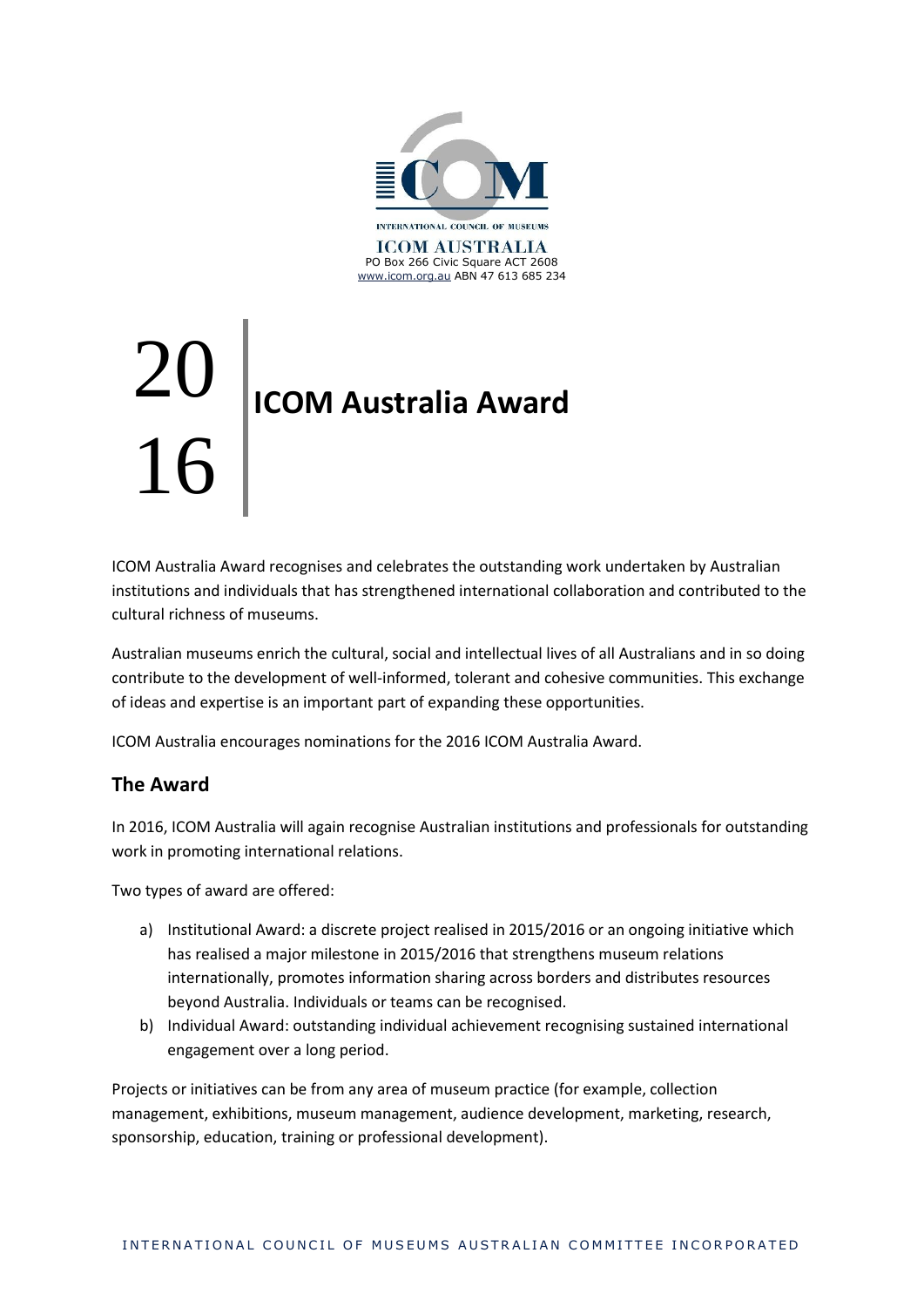## **Eligibility**

- a) The Award is open to:
	- Individuals who are members of ICOM Australia or individuals who are currently employed by institutions that are members of ICOM Australia, and
	- Museums or partner organisations who are members of ICOM Australia such as educational institutions or non-government organisations.
- b) Nominations can come from industry peers; self-nominations will also be accepted. Current members of the ICOM Australia Executive Board are not eligible for nomination of an Individual Award. Nominations from members of the ICOM Australia Executive Board will not be accepted; this does not preclude their organisation from being nominated for an Institutional Award.

#### **How to nominate a project, initiative or individual**

Nominators should complete the application form a[thttp://icom.org.au/site/activitiesair.php,](http://icom.org.au/site/activitiesair.php) including a written summary of no more than two (2) pages. The summary should include:

Institutional Award

Title of the project, date of commencement, date of completion or milestone reached in the award period.

The institutions and individuals involved.

The intent and outcome of the project or initiative.

You may include digital copies of published material relating to the project or initiative as supplementary information.

Individual Award

A summary of the nominee's engagement in fostering international relations within the museum sector.

A career biography.

An assessment by the nominator of the nominee's vision, influence, and legacy.

Nominations should clearly state:

- The nominator's name, position and institution (if relevant) and full contact details.
- The nominee's name, position and institution (if relevant) and full contact details.

The nomination form and any supporting documentation should be submitted digitally by **Friday 4 March 2016**to:

Lee Scott ICOM Australia PO Box 266 Civic Square ACT 2608 [awards@icom.org.au](mailto:awards@icom.org.au)